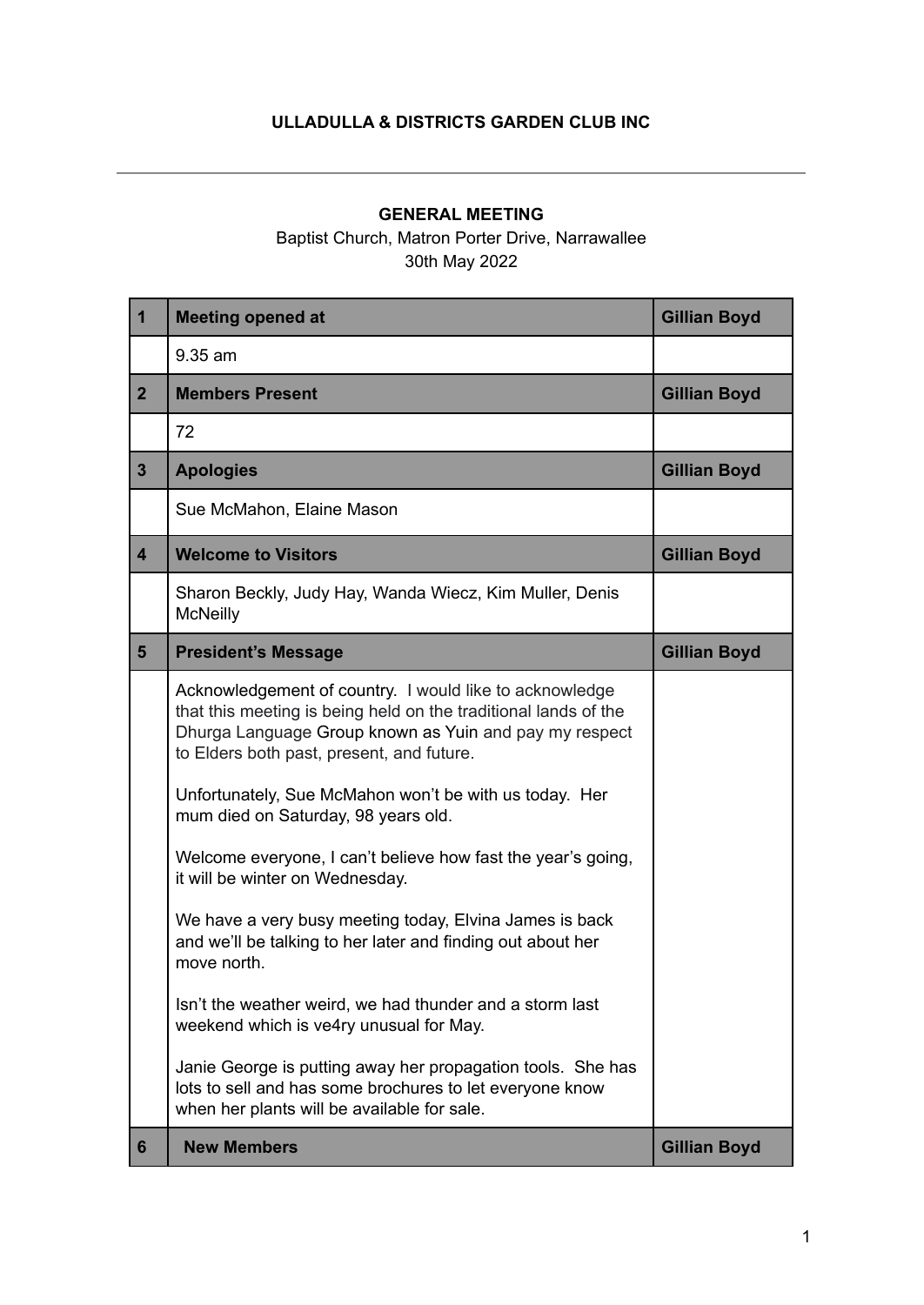|                | Badges were presented to Wendy Osborne, Trish Scott and<br>Suzanne Tomlinson. Cecily Bourke did not attend so here<br>badge will be presented at a later date.                                                                                                                                                                                                                                                                                                                                                                                                                                  |                     |
|----------------|-------------------------------------------------------------------------------------------------------------------------------------------------------------------------------------------------------------------------------------------------------------------------------------------------------------------------------------------------------------------------------------------------------------------------------------------------------------------------------------------------------------------------------------------------------------------------------------------------|---------------------|
| $\overline{7}$ | <b>Presentation - Daryl Bishop</b>                                                                                                                                                                                                                                                                                                                                                                                                                                                                                                                                                              | <b>Gillian Boyd</b> |
|                | Daryl Bishop has been writing a monthly article for our<br>newsletter about all the interesting birds, insects and<br>creatures that visit her garden but has decided to make the<br>article in this month's newsletter her last. On behalf of the<br>Garden Club Gillian presented Daryl with a cyclamen plant in<br>appreciation for her contribution to the newsletter over the<br>past five years.                                                                                                                                                                                          |                     |
| 8              | <b>Health &amp; Welfare Report</b>                                                                                                                                                                                                                                                                                                                                                                                                                                                                                                                                                              | <b>Chris Turner</b> |
|                | Chris advised cards sent to club members recovering from<br>various illnesses and operations.                                                                                                                                                                                                                                                                                                                                                                                                                                                                                                   |                     |
|                | Chris spoke about three things happening this month with<br>regard to health.<br>Bowel cancer - if discovered early this cancer is<br>curable, so testing is important and simple with the<br>government kits sent out by post.<br>Burns awareness month - it's time to check your fire<br>alarms. If any member requires assistance with<br>replacing batteries, Chris and her husband, Nolan,<br>have offered their services to carry out this task.<br>Haemochromatosis awareness week next week. For<br>anyone requiring further info regarding this syndrome<br>Chris is happy to discuss. |                     |
| 9              | <b>Guest Speaker</b>                                                                                                                                                                                                                                                                                                                                                                                                                                                                                                                                                                            | <b>Anne Eggins</b>  |
|                | Very interesting and amusing presentation by Anne who<br>described herself as a complicated gypsy. She spoke both<br>about her challenges as a teacher of illiterate children and the<br>effect this had on her life and the creation of the garden she<br>shared with Jean Allen who passed away several years ago.<br>Anne is now selling her house and has bought another on six<br>acres in Termiel.<br>Kathy presented Anne with a gift and wished her well for her<br>upcoming birthday.                                                                                                  |                     |
| 10             | <b>Presentation - Elvina James</b>                                                                                                                                                                                                                                                                                                                                                                                                                                                                                                                                                              | <b>Gillian Boyd</b> |
|                | Elvina is moving north to be near her extended family. She<br>spoke briefly about the Wildflower Reserve and the monthly<br>Wildflower walks and her time as a member of the club.<br>Gillian presented her with a bag of gifts on behalf of the club<br>and wished her well in future.                                                                                                                                                                                                                                                                                                         |                     |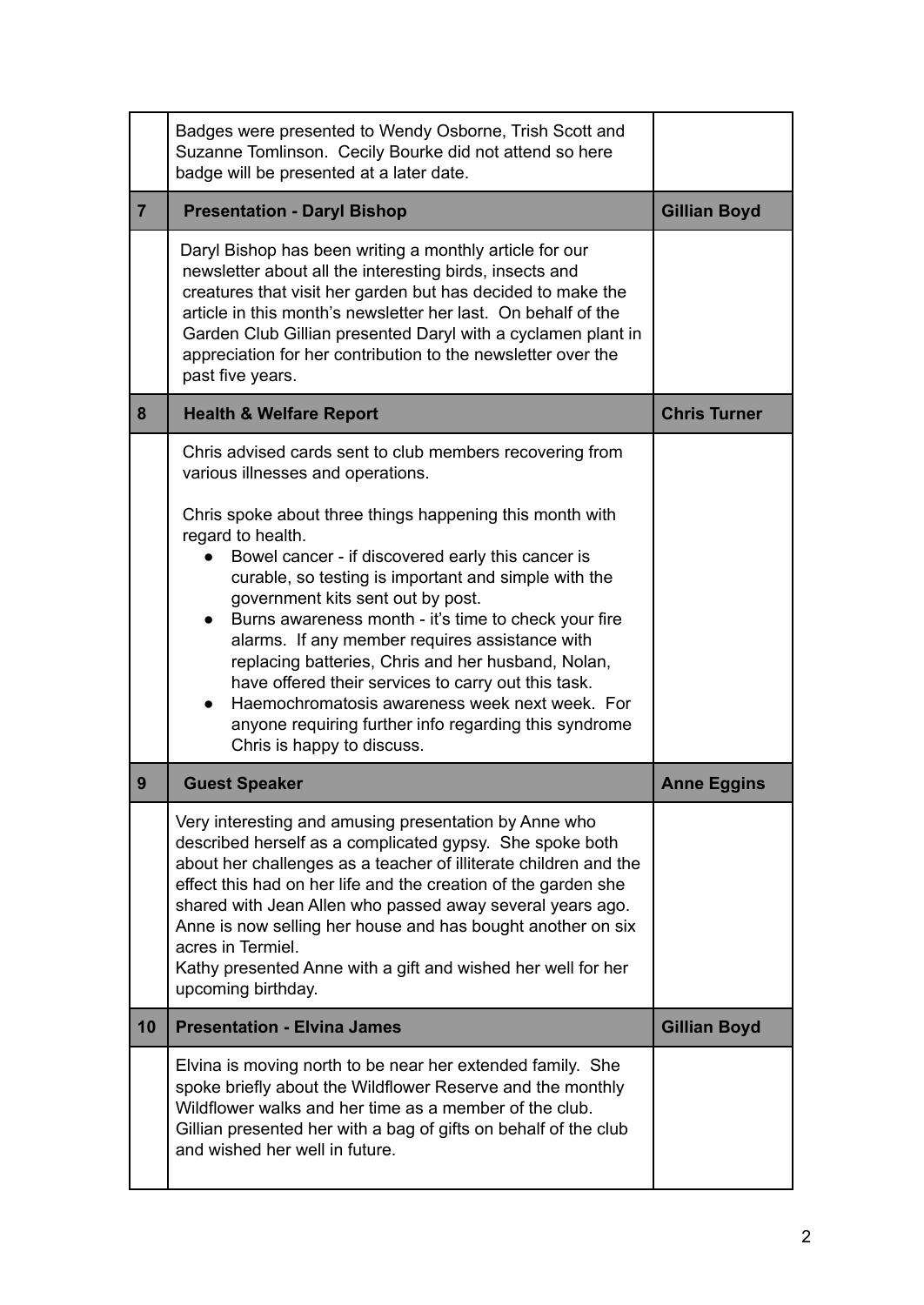|    | Break for a special morning tea for Elvina.                                                                                                                                                                                                                                                                                                                                                                                          |                       |
|----|--------------------------------------------------------------------------------------------------------------------------------------------------------------------------------------------------------------------------------------------------------------------------------------------------------------------------------------------------------------------------------------------------------------------------------------|-----------------------|
| 11 | <b>Activities Report</b>                                                                                                                                                                                                                                                                                                                                                                                                             | <b>Debbie Kendall</b> |
|    | Deb handed out an information sheet to members<br>travelling to Mayfield in October and reminded them<br>final payment is due by the August meeting.<br>Resurrection of Soup Day to be held at the Lake<br>$\bullet$<br>Conjola Community Centre on 11 August 11.30 - 2.00.<br>Money raised will be used for community projects.<br>Waiting for confirmation of a possible visit to the<br>Illawarra Rhododendron Farm in September. |                       |
| 10 | Q & A/What I am doing in my garden                                                                                                                                                                                                                                                                                                                                                                                                   | <b>Colleen Ringe</b>  |
|    | Question box to reside on the Trading Table. Empty!                                                                                                                                                                                                                                                                                                                                                                                  |                       |
|    | No particular questions other than a mention of the<br>prevalence of fruit fly at this particular time.                                                                                                                                                                                                                                                                                                                              |                       |
| 11 | <b>Garden Gems</b>                                                                                                                                                                                                                                                                                                                                                                                                                   | <b>Colleen Ringe</b>  |
|    | Colleen presented garden gems in Rhondda's absence.                                                                                                                                                                                                                                                                                                                                                                                  |                       |
|    | Protea - Rose Richardson<br>Azaleas & Vriesea Philllippo Coburgii - Janey George<br>Zigo's seedlings - Graeme Oke<br>Loropetalum plum Gorgeous - Olive Stockley<br>Xanthostemon (Golden Penda) - Daryl Bishop<br>Hibiscus -                                                                                                                                                                                                          |                       |
|    | The number of contributions to the garden gems table has<br>depleted over the last couple of years so Gillian reminded<br>members to bring items from their gardens for the table.                                                                                                                                                                                                                                                   |                       |
| 12 | <b>Secretary's Report</b>                                                                                                                                                                                                                                                                                                                                                                                                            | <b>Gill Evans</b>     |
|    | Minutes of the General Meeting of 28 March 2022 are<br>available on the welcome table for members to read when<br>they come into the meeting. The minutes are also posted on<br>the website prior to the meeting for members to refer to and<br>read.<br>Motion:<br>That the Minutes of the previous meeting be<br>accepted.<br>Moved:<br><b>Gill Evans</b><br>Seconded: Ruth Fucile<br>Result:<br>Passed                            |                       |
| 13 | <b>Treasurer's Report</b>                                                                                                                                                                                                                                                                                                                                                                                                            | <b>Sue Hobson</b>     |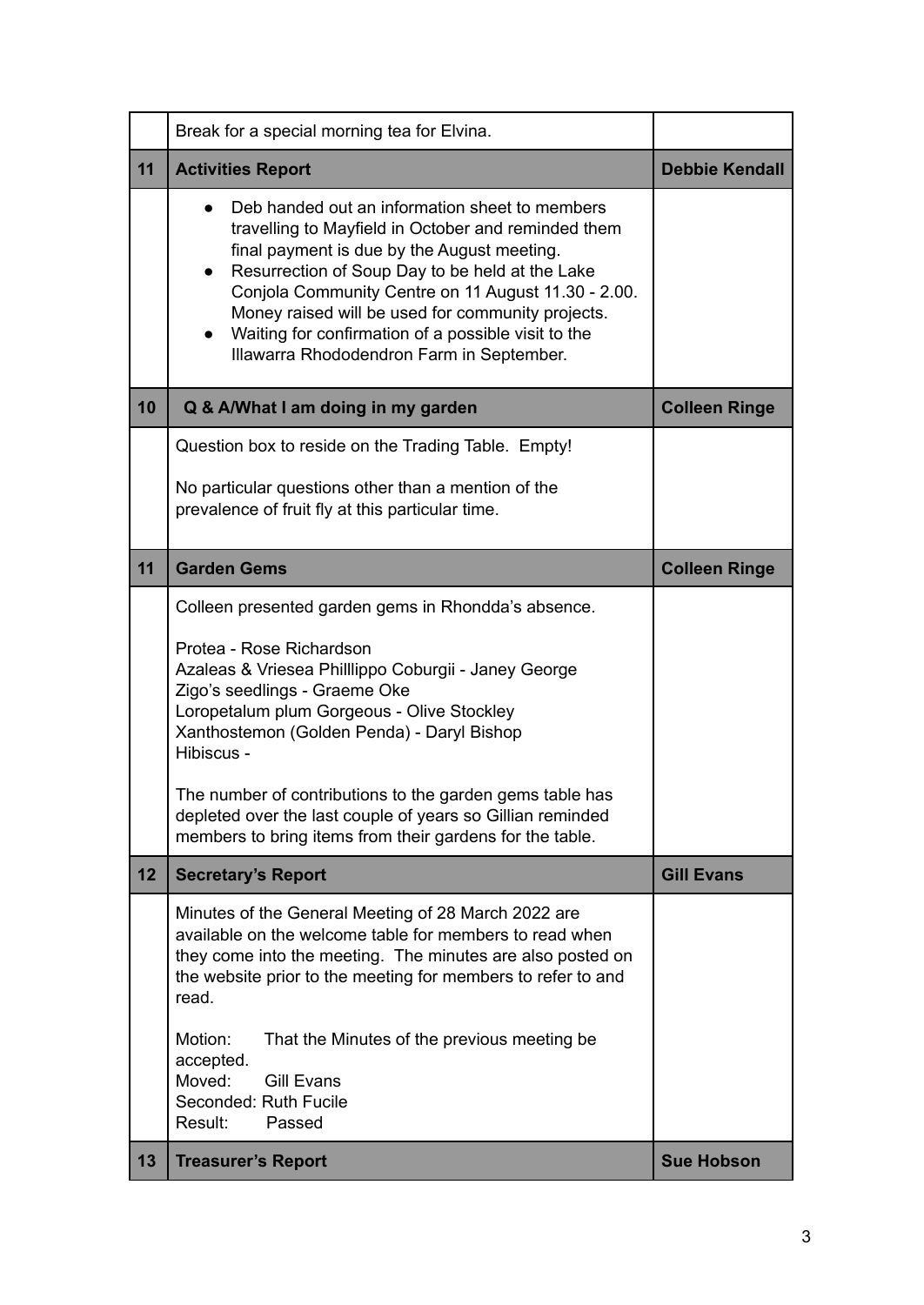|    | <b>Finance summary March 2022</b>                                                  |                    |                                      |
|----|------------------------------------------------------------------------------------|--------------------|--------------------------------------|
|    | Westpac Balance as at February 28th 2022                                           | \$15,309.18        |                                      |
|    | March Income                                                                       | \$7,981.98         |                                      |
|    | March Expenditure                                                                  | \$ <u>1,465.18</u> |                                      |
|    | Westpac balance as at March 31st 2022                                              | \$21,825.98        |                                      |
|    |                                                                                    |                    |                                      |
|    | <b>Bendigo Bank Term Deposit</b>                                                   | \$7,261.99         |                                      |
|    | <b>Westpac 'Student' account</b>                                                   | \$2,426.28         |                                      |
|    |                                                                                    |                    |                                      |
|    | <b>Finance summary April 2022</b>                                                  |                    |                                      |
|    | Westpac Balance as at March 31st 2022                                              | \$21,825.98        |                                      |
|    | April Income                                                                       | \$4,630.00         |                                      |
|    | <b>April Expenditure</b>                                                           | \$1,658.00         |                                      |
|    | Westpac balance as at April 30th 2022                                              | \$24,797.98        |                                      |
|    |                                                                                    |                    |                                      |
|    | <b>Bendigo Bank Term Deposit</b>                                                   | \$7,261.99         |                                      |
|    | <b>Westpac 'Student' account</b>                                                   | \$2,426.28         |                                      |
|    |                                                                                    |                    |                                      |
|    | <b>Motion:</b><br>That the Treasurer's Reports for March and April<br>be accepted. |                    |                                      |
|    | Moved: Sue Hobson                                                                  |                    |                                      |
|    | <b>Seconded: Jenny Scanlon</b>                                                     |                    |                                      |
| 14 | <b>Competition Results</b>                                                         |                    | <b>Rosie and</b><br><b>Catherine</b> |
|    | May: One Perfect Bloom                                                             |                    |                                      |
|    | 1st Prize: Rose Richardson                                                         |                    |                                      |
|    | 2nd Prize: Graeme Oke & Barb Mison<br>3rd Prize: Ruth Fucile                       |                    |                                      |
|    | June: Winter Wonders                                                               |                    |                                      |
|    | Competitions for 2022 are published in the Newsletter.                             |                    |                                      |
| 15 | <b>Trading Table</b>                                                               |                    | <b>Ruth Facile</b>                   |
|    | \$137.50 - plants + items from Colleen's table                                     |                    |                                      |